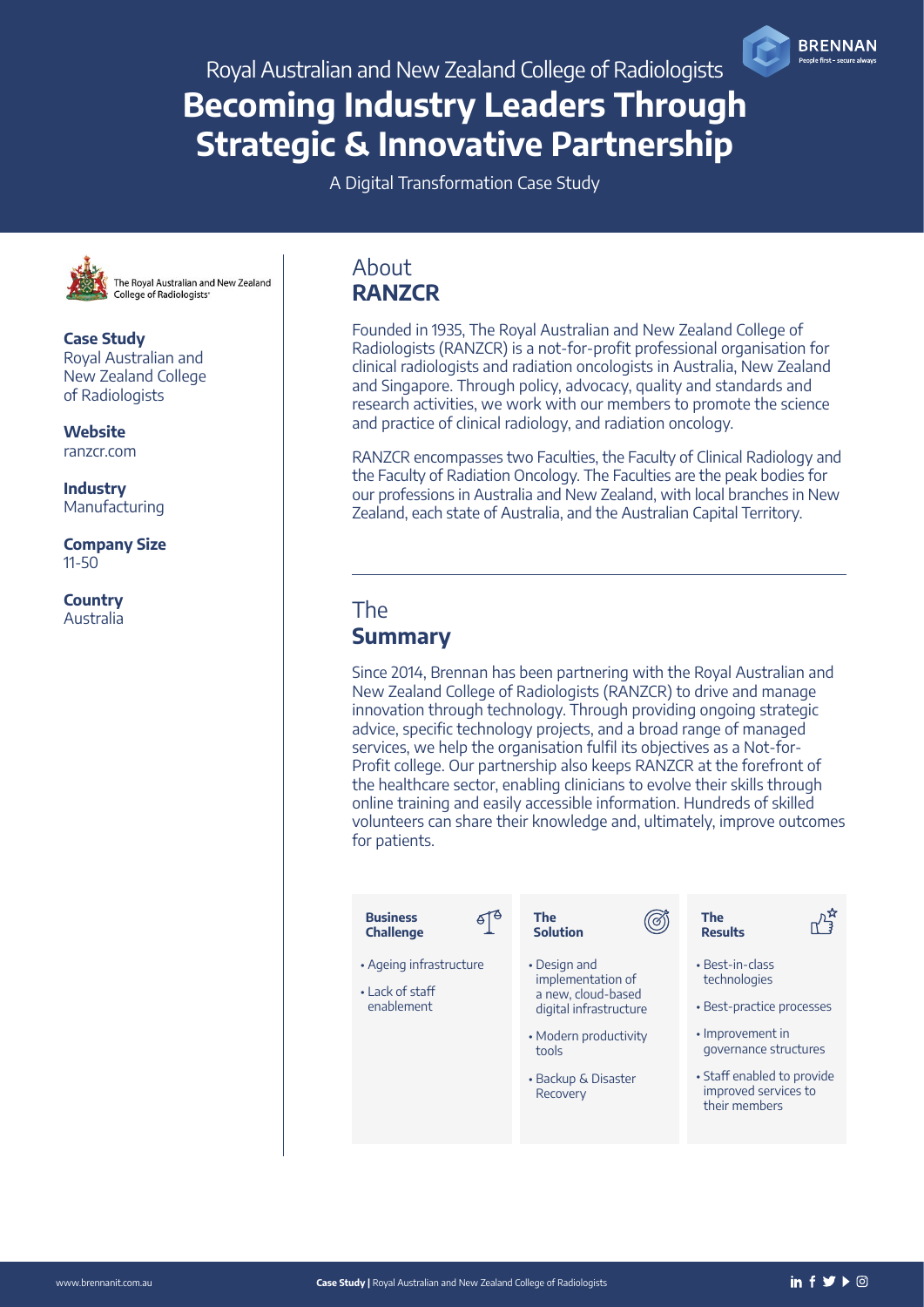# Becoming Industry Leaders Through Strategic & Innovative Partnership

A Digital Transformation Case Study

"Brennan has helped us transform our business; delivering a cloud environment that has become much, much easier to manage, which means less maintenance and greater stability.

We've also raised security and network reliability, and importantly, given our people new ways to travel and connect to the organisation even when they're on the road."

#### Craig Horton

Head of Information **Technology** RANZCR

### The Situation

While the benefits of moving business applications to the cloud are widely understood, many organisations can be reticent to make the change. Often the fear of disruption to day-to-day processes, redundancy of existing technology investments, or risks to data security, can hold them back. However, the opposite was true of the Royal Australian and New Zealand College of Radiologists (RANZCR).

### The **Challenge**

When Craig Horton joined RANZCR in 2014 as Head of Information Technology, he was determined to move all of their very dated, legacy infrastructure to the cloud as an urgent priority.

Previously, staff were predominantly desk-bound and lacked the flexibility to work from home or reliably and securely access the company network remotely. Due to frequent failure, staff trust and confidence in RANZCR's legacy technology was incredibly low. The absence of reliable, modern technology affected staff productivity, and member engagement, which limited RANZCR's ability to provide the ongoing training and services it could offer its members.

Horton, therefore, engaged Brennan to orchestrate his cloud-first digital strategy.

### The Solution

"When it came to implementing cloud at this scale, we were very much an early adopter, and we chose to partner with Brennan because of our existing relationship and their expertise in Microsoft Office 365," says Horton.

"Brennan has helped us transform our business; delivering a cloud environment that has become much, much easier to manage, which means less maintenance and greater stability. We've also raised security and network reliability, and importantly, given our people new ways to travel and connect to the organisation even when they're on the road," he adds.

To improve network reliability, RANZCR upgraded to Brennan's BPIP network solution, establishing a dedicated link between the company's Sydney and Melbourne offices.

 $\rightarrow$  [THE](#page-2-0) RESULTS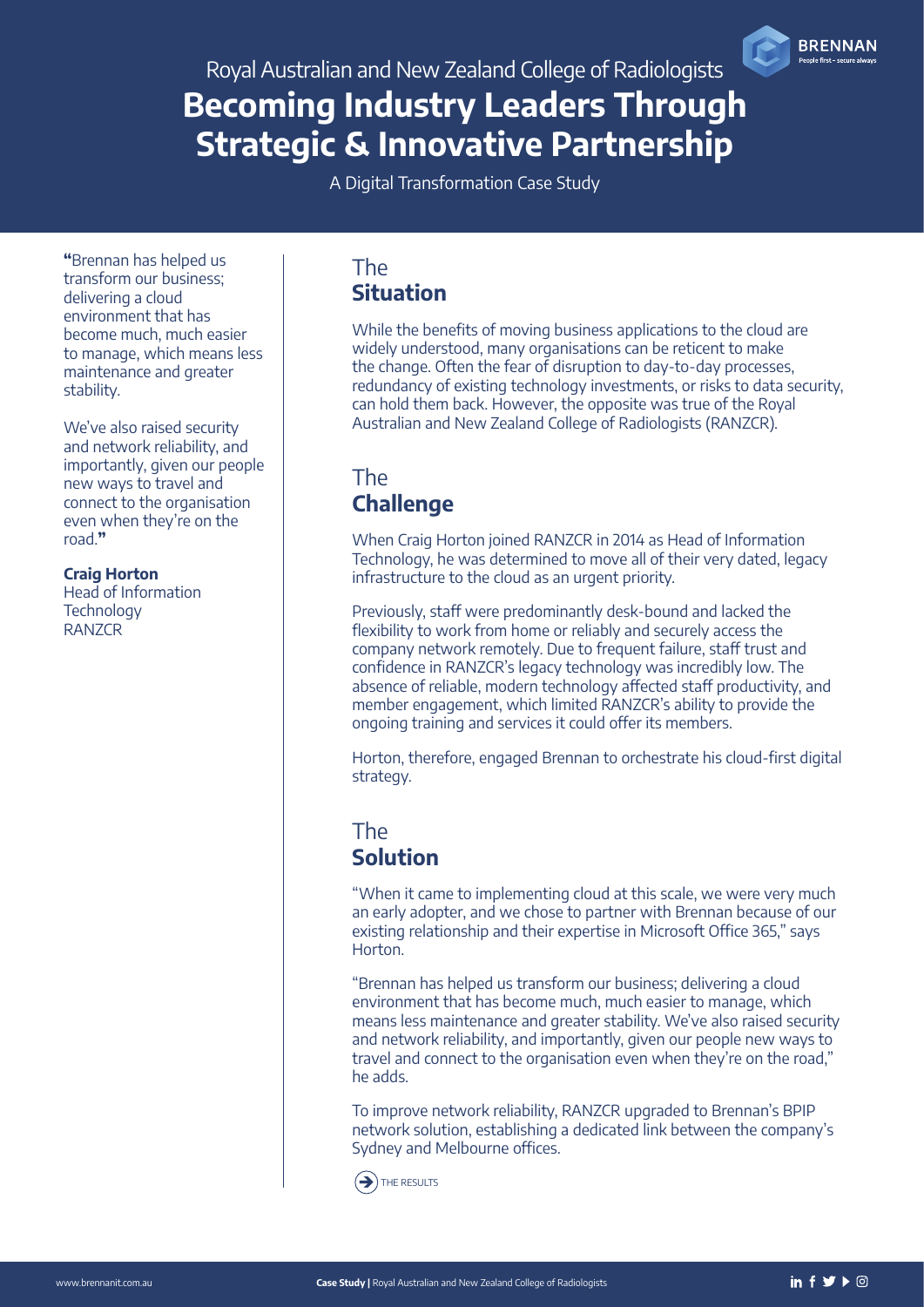# <span id="page-2-0"></span>Becoming Industry Leaders Through Strategic & Innovative Partnership

A Digital Transformation Case Study



### The **Results**

Over the years that followed, Brennan and RANZCR's relationship evolved into a very mutually-beneficial, innovation-focused partnership, with both parties committed to keeping RANZCR at the forefront of technology and uncovering new solutions that could make a difference to people's lives.

As well as providing ongoing strategy and fulfilling specific technology projects, Brennan continues to provide managed services for RANZCR's security and productivity solutions, as well as cloud-based disaster recovery.

"The work completed to date has unequivocally changed how RANZCR operates and performs for our community, therefore reflecting the organisation as a true leader in health sector education in the areas of clinical radiology and radiation oncology across Australia and New Zealand," says Horton.

"The college has evolved significantly. Through improved technology, we have established better business practice, governance and process. By giving our people better ways to work, share information and communicate, we have been able to provide a far better service for our members," he adds.

"Business and technology have also now become so closely aligned at RANZCR, that IT is now recognised as an enabler, which means my team is involved in strategic business initiatives from the outset. We meet with Brennan on a regular basis and say – how can we innovate together?"

The relationship has also been very positive for the team at Brennan, which has benefited considerably from RANZCR's ongoing commitment to innovation.

"At Brennan, we feel very fortunate to work with RANZCR, and with Craig, who continually looks for new and creative ways to improve the services RANZCR offers its employees, volunteers and members via technology," says Stephen Sims, Brennan's CEO.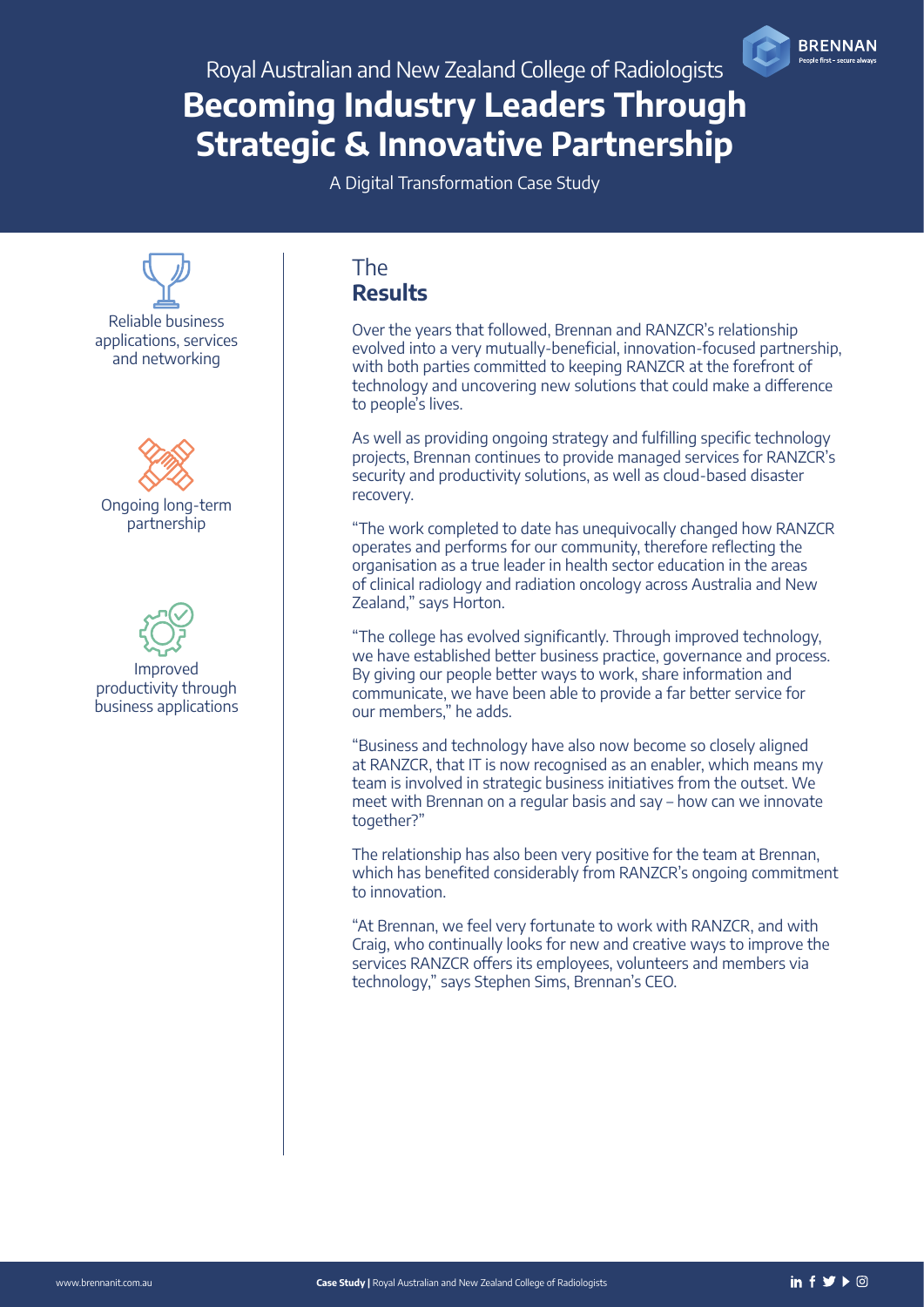# Becoming Industry Leaders Through Strategic & Innovative Partnership

A Digital Transformation Case Study

Want more information about the products and services that Brennan have helped RANZCR with? Here's a brief overview.

Visit [brennanit.com.au](http://brennanit.com.au) for more information.

### Related Services

#### Managed IT Services

Our dedicated and multi-disciplined team can look after every aspect of your environment and ensure things run smoothly. We do this by making sure we have the most diverse range of skilled, technical and outcome-focused people working for you.

[Learn more](https://www.brennanit.com.au/product-services/managed-it-services/)  $\rightarrow$ 

#### Cloud Backup & Disaster Recovery

As many businesses learn the hard way, every day, it's quite common to be just one technology fault away from disaster. To maintain continuity and be ready for any situation, thorough IT and data loss prevention planning is critical. This involves having both a reliable data backup process in place, as well as a disaster recovery solution.

[Learn more](https://www.brennanit.com.au/backup-disaster-recovery/)  $\rightarrow$ 

#### Office 365 & Content Migration

Following our 1-to-5 approach, you can pick the parts of our service that you need: from working with you to understand your needs, planning every aspect of a migration in relation to the full-suite of tools available, and then helping you to customise and integrate the solution. As Microsoft Gold partners, our multi-disciplined team will help guide and support you on your Office 365 journey.

[Learn more](https://www.brennanit.com.au/digital-workplace-solutions/office-365-content-migration/)  $\rightarrow$